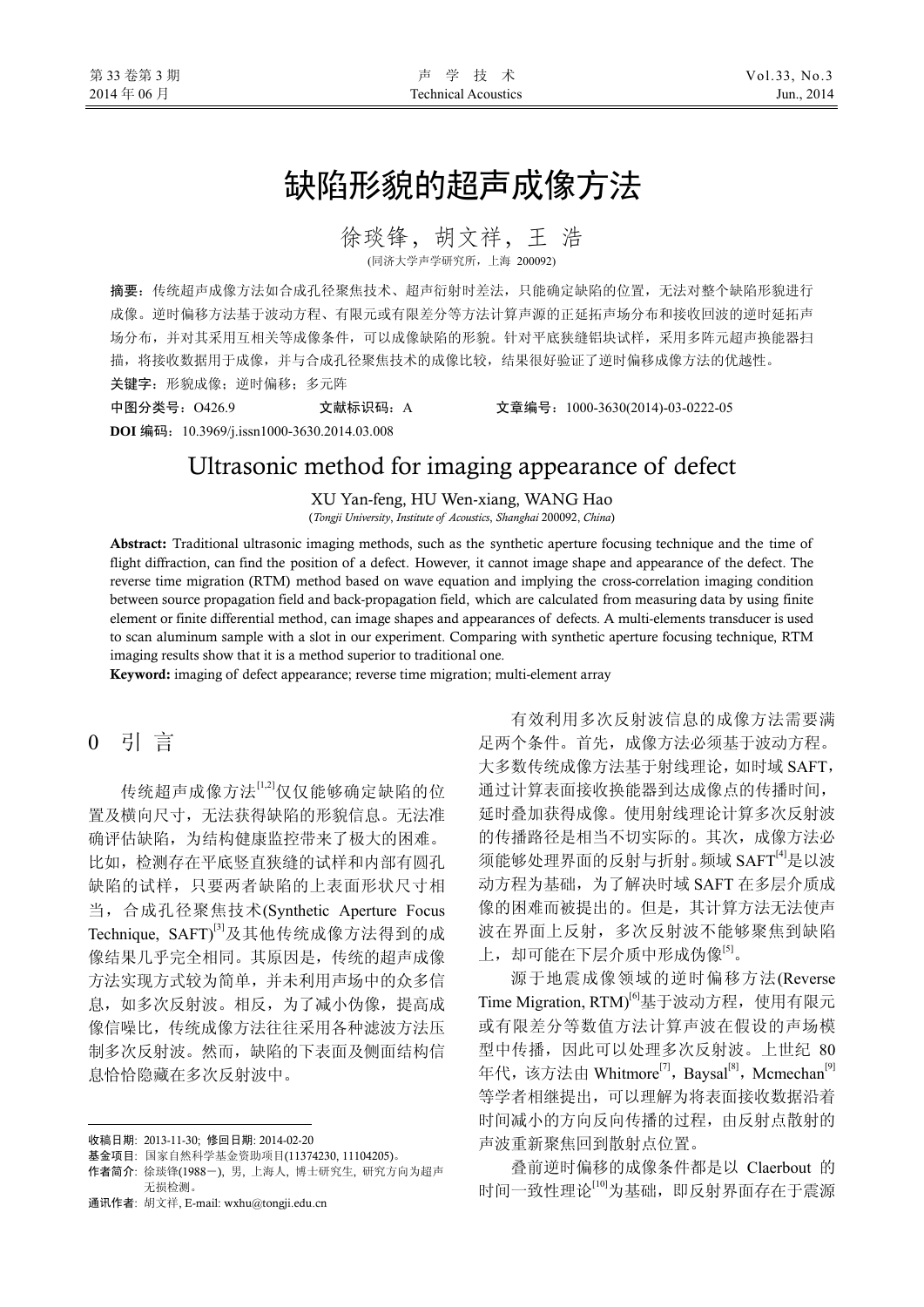波场和接收波场在时间和空间上一致的地方,成像 条件主要有三种<sup>[11]</sup>: 激发时间成像条件, 振幅比成 像条件和互相关成像条件。激发时间成像条件,利 用射线追踪确定声波到达成像点的时间,使用有限 差分逆推声场到这一时刻,将该位置在此时刻的位 移作为成像值。激发时间成像条件难以处理多次反 射波,成像质量较低,无法获得缺陷形貌信息。对 于复杂结构,激发时间成像条件较难得到准确的传 播时间。振幅比成像条件利用接收回波逆时延拓声 场,将其和声源沿时间正向延拓声场的比值表征反 射系数,但是稳定性不高。相对而言,互相关成像 条件[12]应用广泛, 由 Claebout<sup>[10]</sup>提出的零延迟互相 关成像条件发展而来,使用声源沿时间正向延拓声 场和接收回波沿时间逆向延拓声场的互相关表征 界面成像值。根据时间一致性理论,声场互相关系 数越大的位置存在缺陷或界面。

本文针对平底竖直狭缝的铝块试样,采用线阵 换能器扫描。并且对实验数据进行逆时偏移,采用 互相关条件成像。本文使用商业有限元软件 COMSOL Multiphysics 计算声场。声场的计算模型 的尺寸及参数与试样均相同,但不存在任何缺陷。

#### 1 逆时偏移技术

逆时偏移基于波动方程,分别计算声波沿时间 增大方向的正向传播和沿时间减小方向的逆时传播。 根据时间一致性原理,应用成像条件表征成像值。 一般, 逆时偏移的声场计算基于声学波动方程[13]

$$
\nabla \nabla \cdot p - \frac{1}{c^2} \frac{\partial^2 p}{\partial t^2} = 0 \tag{1}
$$

∇ 为拉普拉斯算符,*c* 是材料的声波速度,声压 *p*。

采用多阵元换能器对缺陷试样进行扫描,记录 下所有阵元的接收回波数据。接收数据应用于逆时 偏移,其成像方法可以分为以下三个步骤:

(1) 假设合适的声场模型,基于上述波动方程 计算声源沿时间正向传播声场。

(2) 将实验测量或仿真得到的记录回波数据作 为声源,在步骤(1)假设的声场模型中计算沿时间逆 向传播声场。

(3) 应用互相关成像条件,计算空间各点成像 值。

逆时偏移方法的步骤(2),声场沿时间反向传播 类似于 Fink 的时间反转概念<sup>[14]</sup>。时间反转方法通过 将多阵元相控阵探头的接收信号反转,并入射到原 试样,实现声波在缺陷处聚焦的目的,从而增强缺 陷回波的幅度。声场的逆时延拓则是在无缺陷的假 设模型下,模拟各阵元的接收回波沿时间减小的方 向传播的过程。本文的处理方法首先将接收信号时 间反转,然后将反转后的信号输入到各个阵元,计 算声波沿时间正向传播的声场。这里需要说明,将 接收信号时间反转后,计算其沿时间正向传播的 声场,其计算结果和接收信号沿时间反向传播的声 场是相同的。时间反转是通过实验的方式达到增强 缺陷信号的目的,而逆时偏移则是通过数值计算方 法模拟声波的逆时传播场,并最终获得成像的后处 理算法。两者的思想相似,但实现方式及目的完全 不同。

图 1 中存在平底狭缝的试样表面放置多阵元换 能器, 其中第 *S* 个阵元作为声源发射信号, 所有阵 元同时接收回波信号。假设合理的计算声场模型, 一般尺寸及声学参数与试样相似,但不存在任何缺 陷。声源 *S* 发射的声波在模型中的正向声传播, 记 录下各个时刻的空间声场分布 S<sub>α</sub>(x, y, t) 。声源正向 传播场的计算可以预先完成。将接收阵元 *R* 接收的 回波信号作为声源,计算其在模型中的逆时延拓, 并记录空间声场分布  $R_x(x, y, t)$ 。



图 1 多阵元超声测试示意图 Fig.1 Scheme of testing with a multi-elements ultrasonic transducer

假设表面激励声源信号为  $F(t)$ , 接收回波为  $p(x, 0, t)$ , 则正向声传播和逆时声传播的输入信号 分别是

$$
S_{s}(x, 0, t) = F(t)
$$
  
\n
$$
R_{s}(x, 0, t) = p(x, 0, T - t)
$$
\n(2)

式中:*T* 为接收波形的最大时间。为了便于使用有 限元方法计算声场传播,将接收回波时间反转[14,15]。 时间反转后,声场的延拓时间是从 *t*=0 到 *t*=*T*。对 ( , , ) *<sup>s</sup> S xyt* 和 ( , , ) *R xyt <sup>s</sup>* 进行互相关计算,作为空间 点(*x*, *y*) 的成像值。

$$
I(x, y) = \sum_{s} \frac{\sum_{t} S_{s}(x, y, t) R_{s}(x, y, t)}{\sum_{t} S_{s}^{2}(x, y, t)}
$$
(3)

根据 Claerbout 的时间一致性原理,只有当声 源发射的声波与接收信号逆时传播的声波在空间 某位置相遇时,表明该位置存在缺陷或界面,此时, ( , , ) *<sup>s</sup> S xyt* 与 ( , , ) *R xyt <sup>s</sup>* 的互相关值最大。因此,用其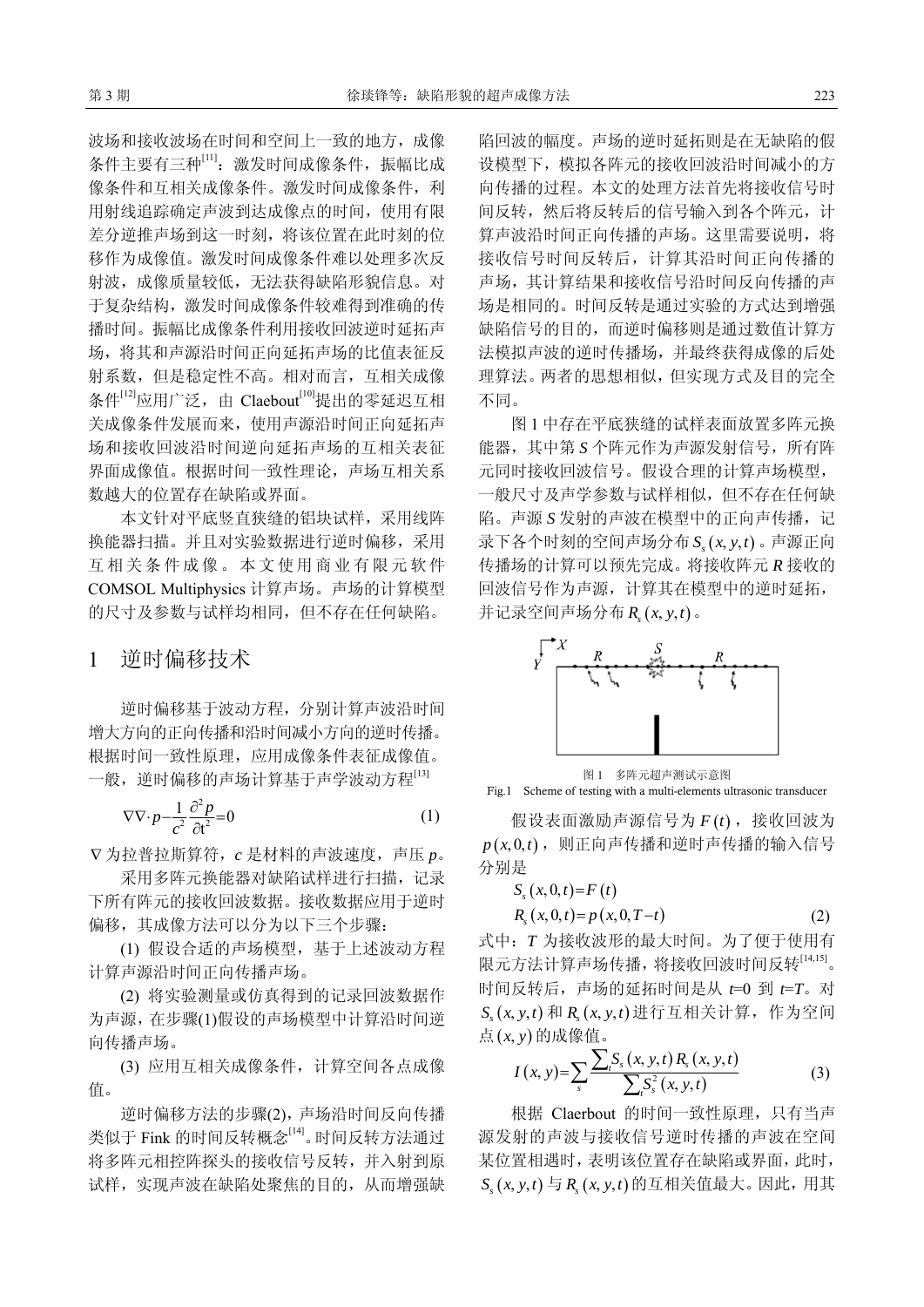表征成像值。某位置(x, y) 的互相关值越大,表示 该位置存在散射点的可能性越大。式(3)的成像条件 用  $S(x, y, t)$ 归一化, 可抑制靠近声源的伪像。根据  $\overline{A}$ 同情况,也可使用  $R(x, y, t)$  归一化。最后, 将不 同位置声源得到的成像图叠加,完成逆时偏移成像。

#### 2 实 验

实验系统采用 Ultrasonix 公司开放性多阵元相 控阵研究平台,并使用 128 通道的信号采集器 SonixDAQ 采集信号,采样频率为 40 MHz。多阵元 探头 128 阵元, 阵元宽度为 0.2698 mm, 间隔为 0.3048 mm。图 2 是平底裂缝铝块和多阵元探头, 铝块厚度为 23 mm, 裂缝宽度为 0.5 mm, 高为 12 mm,相对于线阵孔径尺度,铝块长度很大,因此 左右边界的反射波可以不予考虑。发射频率为 3 MHz, 接收延迟时间为 6.7 μs, 接收信号的时间长 度要能够包含多次反射波,但是不同模式成分的多 次反射波也是产生伪像的主要原因。因此,需要选 择合理的接收时间长度,这里接收总时间设置为 16.5 μs,恰好能接收到铝块底部的二次反射波。扫 描过程是第 4*n*+1 个阵元发射声信号(*n*=0, 1, 2,…,31),所有阵元同时接收回波。



图 2 实验样品及多阵元换能器 Fig.2 Experimental sample and multi- elements transducer

3 结果及讨论

图 3 是 B 型扫描图,存在激发电干扰信号(标 记 3)。槽表面的回波(标记 1)到达时间约为 3.5 μs, 铝块下界面的第一次回波(标记 2)到达时间是 7.3μs,7.3 μs 后接收到的回波都是多次反射波。虽 然多次反射波的幅度很小,但是包含缺陷的侧面形 貌信息。

图 4 是第 61 个阵元(*n*=15)发射,所有 128 个阵 元接收到的回波信号。从图 4 可以看到表面波的幅 度很大,且与缺陷回波混杂在一起。表面波的存在 会对成像结果造成极大的影响,因此在计算成像前

需要先滤去表面波。表面等间隔阵元的表面波到达 时间间隔相同, 从图 4 可以看到其视速度不变, 因 此表面波成分在频率波数域呈倾斜直线分布(如图 5 箭头标记)。利用这一特点,采用 FK 滤波就可以 有效地压制接收信号中的表面波成分。FK 滤波后 的波形如图 6 所示。从图 6 可见,中表面波被抑制 的同时, 完好地保留了缺陷及界面的回波。

接收信号滤去表面波后,作为逆推声场的声



图 3 平底狭缝铝块的 B 型扫描图。1-裂缝缺陷回波;2-铝块底部回 波;3-电干扰信号。

Fig.3 B-Scan result of aluminum sample with a slot (Mark 1, echo from slot; 2, Echo from the bottom of aluminum block; 3, Electrical disturbance signal)



图 4 接收信号。1-缺陷回波;2-底部界面回波;3-表面波 Fig.4 Receiving data: 1, Defect echo; 2, Echo from bottom of block; 3, Rayleigh wave

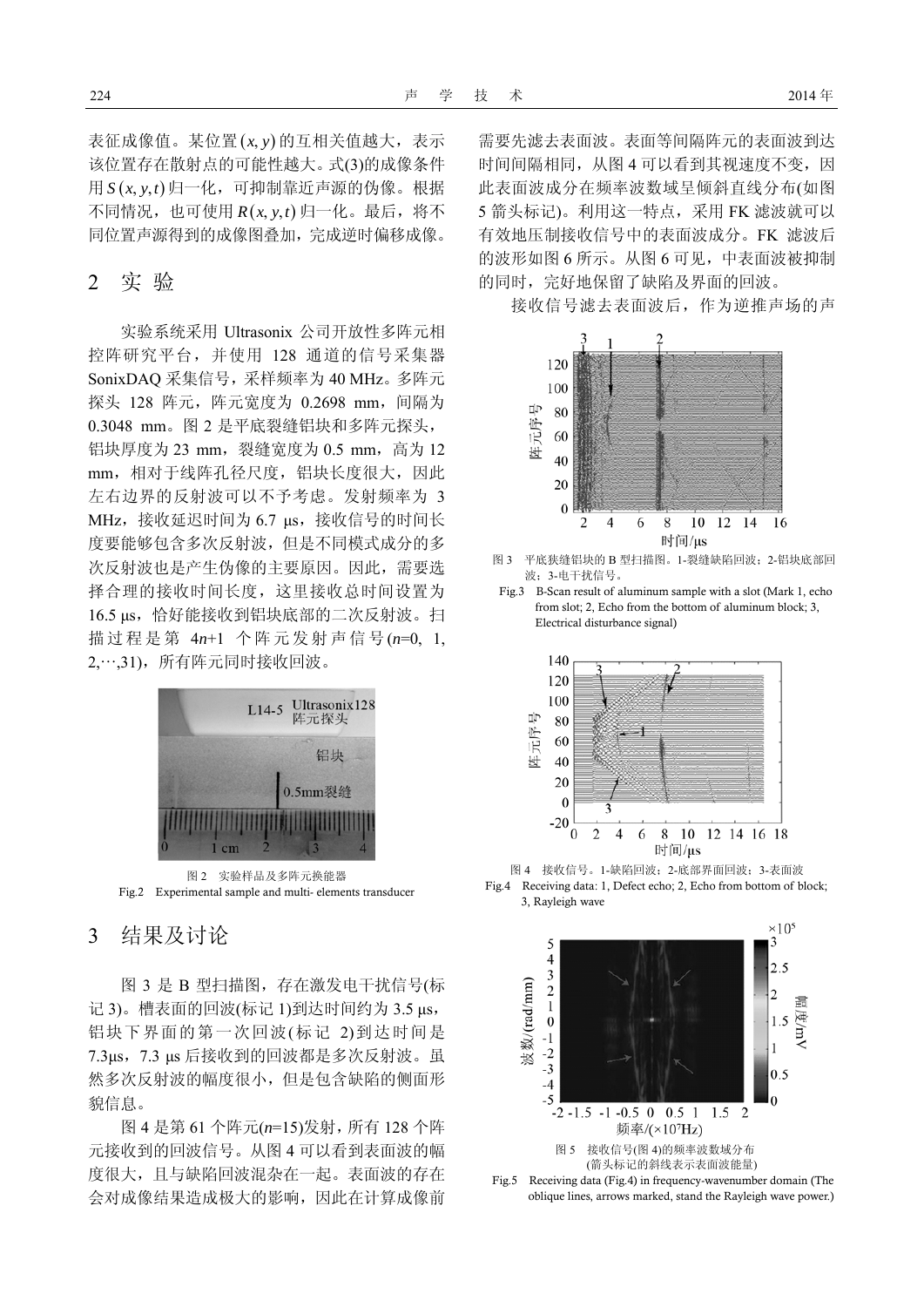

源,输入到声场计算模型中,应用有限元法计算声 场的逆时传播。假设矩形模型的水平长度是 40 mm,与多阵元换能器的长度相同,高度是 23 mm, 与铝块的高度相同, 声传播速度 c=6300 m/s, 密度 2700 kg/m3。矩形有限元模型的上下边界为全反射 边界,左右侧边界设置为辐射边界。

有限元计算得到所有 32 组接受数据的逆时传 播声场 ( , , ) *Rs xyt* 。将 ( , , ) *Rs xyt* 和预先计算的声源 正向传播场  $S_x(x, y, t)$  应用互相关成像条件(式(3)), 得到的成像结果见图 7。声波无法透射到狭缝内, 因此在狭缝内部声场的互相关值相对较小。在图 7 的灰度图中可清晰地看到白色的狭缝形貌。狭缝像 的位置及高度与实际缺陷相同,横向宽度略有差异。



合成孔径聚焦技术(SAFT)广泛应用于超声成 像领域,可以提高成像分辨率。这里,为了验证逆 时偏移方法独特的优点,将逆时偏移结果和 SAFT 的成像结果进行比较。如图 8 是对图 3 的 B 型扫描 数据采用频域 SAFT 方法得到的成像结果, 箭头标 记的是 SAFT 成像结果的缺陷像, 图 8 中的横线是 由于过滤电干扰信号(图 3 中的标记 3)引起的信号 跳变。SAFT 虽然能够准确地确定狭缝上端的位置, 但无法获得整个缺陷的形貌信息。显然,传统方法 无法成像缺陷的形貌,逆时偏移成像技术可以弥补



传统成像方法在形貌成像上的劣势。

目前,信噪比不佳是逆时偏移成像结果中存在 的不足之处。图 8 中,狭缝缺陷周围分布着较多伪 像。声波在固体中传播时,换能器接收到的信号存 在纵波和横波等模式转换波。式(1)的标量波动方程 忽略模式转换波的影响,只能考虑一种模式波的传 播。因此,接收回波中的其他成分会以与实际不相 等的传播速度在模型中传播。这些模式转换波无法 在缺陷位置聚焦,反而会形成伪像。在上述计算模 型中,采用铝块的纵波速度作为声传播速度。那么 回波中的横波成分以及转换波成分,被以纵波速度 重新发射出去,这些回波无法在散射点位置发生聚 焦,就形成了伪像,降低整个成像质量。也就是说, 当以纵波速度作为声传播速度时,只有未发生过任 何模式转换的纯纵波能够准确地聚焦在狭缝位置, 而其他模式波是产生伪像的主要原因。

### 4 结 论

针对固体块中的纵向分布裂缝缺陷,采用逆时 偏移技术进行了成像方法研究。实验采用多阵元换 能器扫描平底狭缝的铝块,将接收数据应用于逆时 偏移,并使用互相关成像条件表征成像值,得到的 成像结果能够清晰地分辨槽的位置及形貌,获得了 良好效果。

实验的成像结果表明逆时偏移能够较好成像 缺陷的形貌,相对于传统的合成孔径成像方法有明 显的优越性。但成像结果也存在伪像。造成伪像的 主要原因是声场计算均以纵波速度为声波速度,接 收回波中的转换波模式被以与其不相同的声波速 度传播,无法在缺陷位置聚焦。分离纵横波模式是 解决伪像的最直接方法,也是目前正在开展的工 作。相关结果将另文讨论。

当然,逆时偏移成像方法也存在其他缺点,如